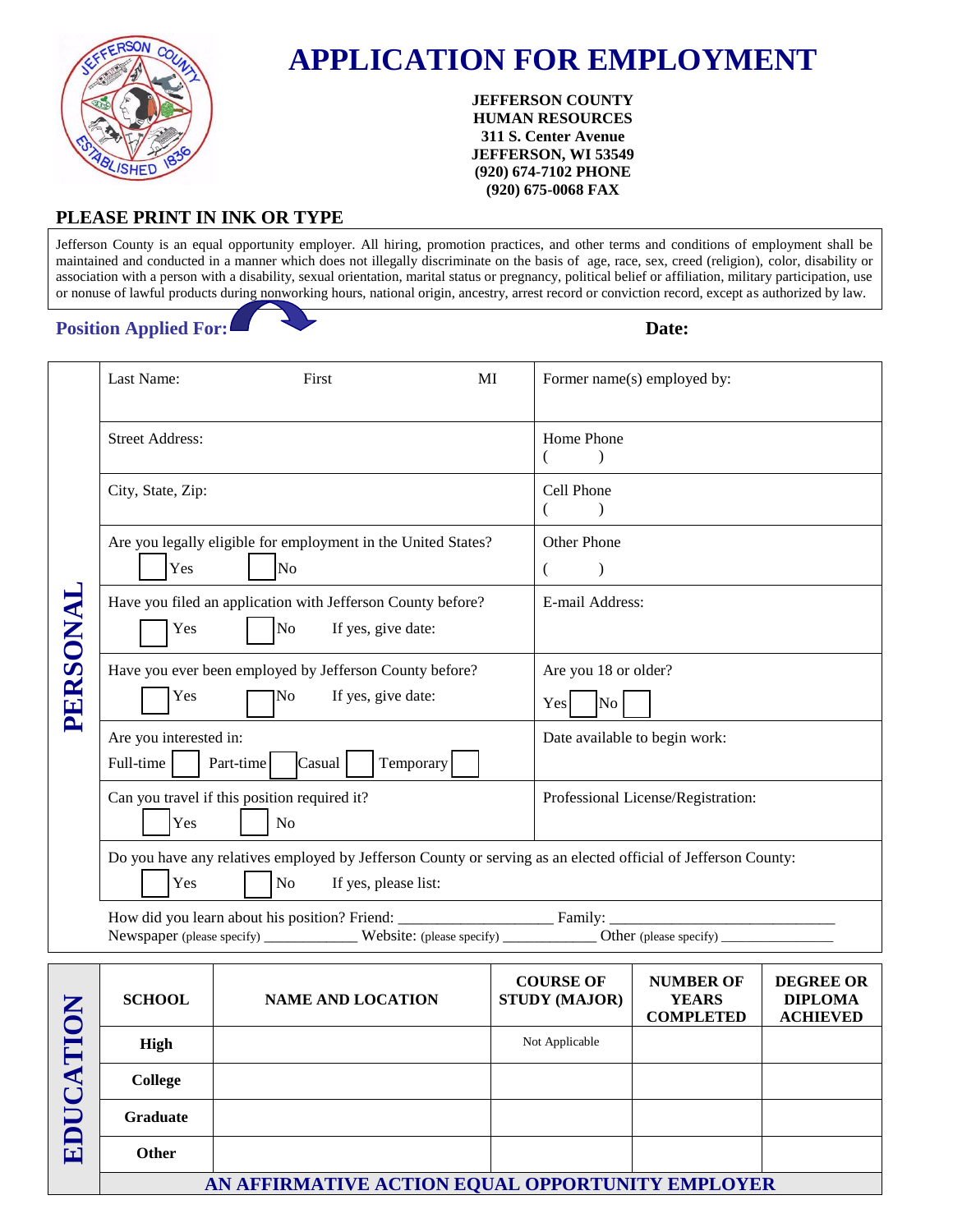## **EMPLOYMENT** Please give accurate, complete full-time and part-time employment record. Start with present or most recent employer

| Company Name                         | Telephone                    | Employed (State Month and Year0) |       |
|--------------------------------------|------------------------------|----------------------------------|-------|
|                                      | $\overline{\phantom{0}}$     | From:                            | To:   |
| Address                              |                              | Weekly Pay                       |       |
|                                      |                              | Start:                           | Last: |
| Name of Supervisor                   | May we contact?<br>Yes<br>No | Hours per Week                   |       |
| State Job Title & Describe Your Work |                              | Number that you Supervised:      |       |
|                                      |                              | Reason for Leaving               |       |

| Company Name                         | Telephone                                | Employed (State Month and Year0 |  |
|--------------------------------------|------------------------------------------|---------------------------------|--|
|                                      | $\overline{\phantom{0}}$                 | From:<br>To:                    |  |
| Address                              | Weekly Pay                               |                                 |  |
|                                      |                                          | Start:<br>Last:                 |  |
| Name of Supervisor                   | May we contact?<br>Yes<br>N <sub>o</sub> | Hours per Week                  |  |
| State Job Title & Describe Your Work | Number that you Supervised:              |                                 |  |
|                                      |                                          | Reason for Leaving              |  |

| Company Name                         | Telephone                                | Employed (State Month and Year0) |       |
|--------------------------------------|------------------------------------------|----------------------------------|-------|
|                                      |                                          | From:                            | To:   |
| Address                              | <b>Weekly Pay</b>                        |                                  |       |
|                                      |                                          | Start:                           | Last: |
| Name of Supervisor                   | May we contact?<br>Yes<br>N <sub>o</sub> | Hours per Week                   |       |
| State Job Title & Describe Your Work |                                          | Number that you Supervised:      |       |
|                                      |                                          | Reason for Leaving               |       |

| Company Name                         | Telephone                                | Employed (State Month and Year0) |  |
|--------------------------------------|------------------------------------------|----------------------------------|--|
|                                      |                                          | From:<br>To:                     |  |
| Address                              | <b>Weekly Pay</b>                        |                                  |  |
|                                      |                                          | Start:<br>Last:                  |  |
| Name of Supervisor                   | May we contact?<br>Yes<br>N <sub>o</sub> | Hours per Week                   |  |
| State Job Title & Describe Your Work | Number that you Supervised:              |                                  |  |
|                                      |                                          | Reason for Leaving               |  |
| Explain any gaps in employment:      |                                          |                                  |  |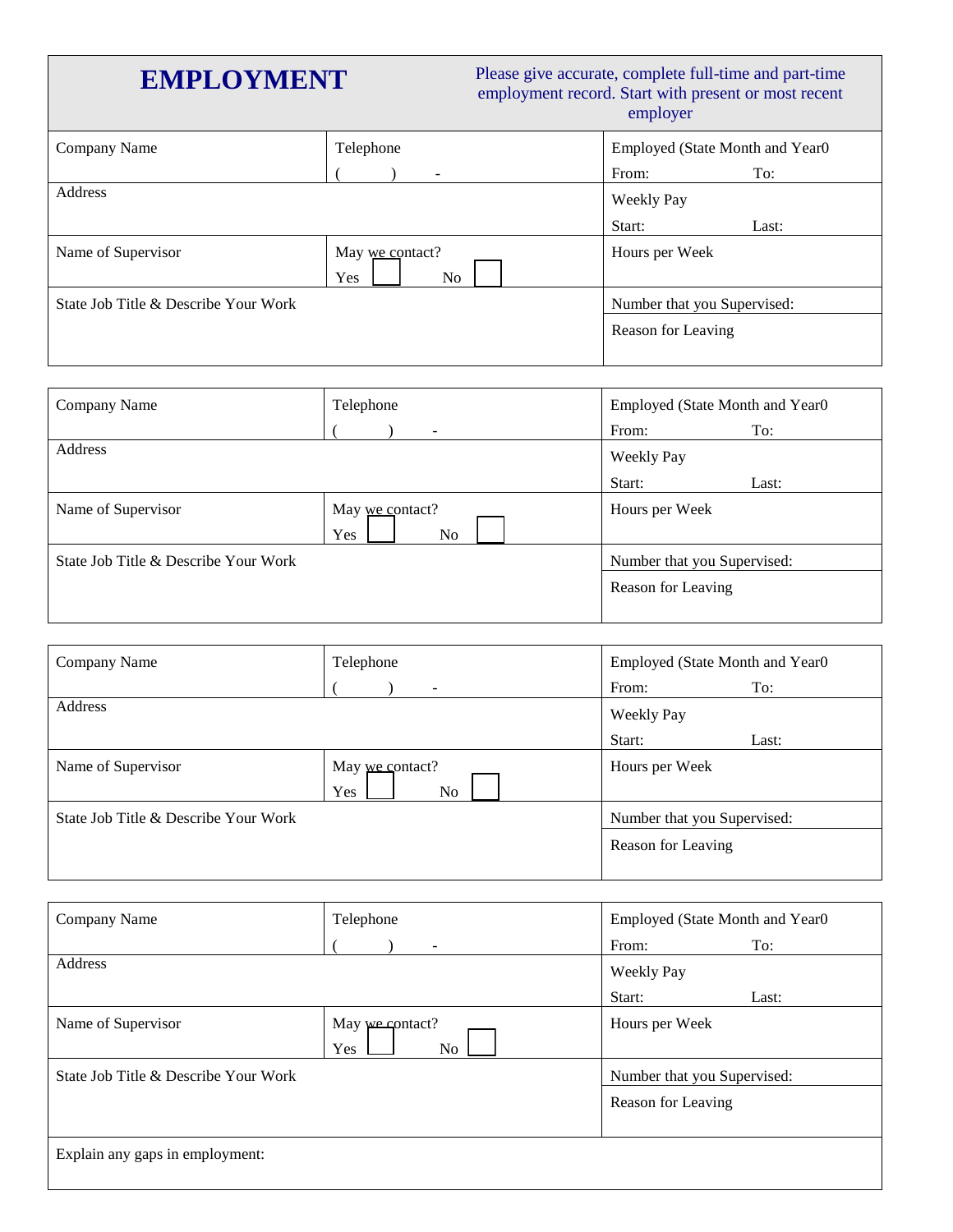| <b>REFERENCES</b>                 |      |                     |              |            |  |  |  |
|-----------------------------------|------|---------------------|--------------|------------|--|--|--|
|                                   | Name | <b>Phone Number</b> | Best Time to | Occupation |  |  |  |
|                                   |      |                     | Call         |            |  |  |  |
| List 3 Personal                   |      |                     |              |            |  |  |  |
| Or Professional<br>References. Do | 1.   |                     |              |            |  |  |  |
| NOT include                       |      |                     |              |            |  |  |  |
| family members                    | 2.   |                     |              |            |  |  |  |
|                                   |      |                     |              |            |  |  |  |
|                                   | 3.   |                     |              |            |  |  |  |

# **MILITARY**

Describe any job-related training received in the United States military:

## **SPECIAL SKILLS AND QUALIFICATIONS**

Describe any specialized training, apprenticeship, job-related skills and extra-curricular activities: (equipment operated, software programs, foreign languages, professional licenses, etc):

# **PROFESSIONAL OR CIVIC ORGANIZATION MEMBERSHIP**

List professional, trade, business or civic activities and office held. You may exclude membership which would reveal gender, race, religion, national origin, age, ancestry, disability or other protected status:

### **SPECIAL NOTE**

Note to Applicants: DO NOT ANSWER THIS QUESTION UNLESS YOU HAVE BEEN INFORMED ABOUT THE REQUIREMENTS OF THE JOB FOR WHICH YOU ARE APPLYING.

Are you capable of performing in a reasonable manner, with or without a reasonable accommodation, the essential activities involved in the job or occupation for which you have applied? A review of the essential activities involved in such a job or occupation has been received.

 $Yes$   $\Box$ 

 $No \blacksquare$ 

IF YOU NEED AN ACCOMMODATION FOR AN INTERVIEW, PLEASE REQUEST THIS IN ADVANCE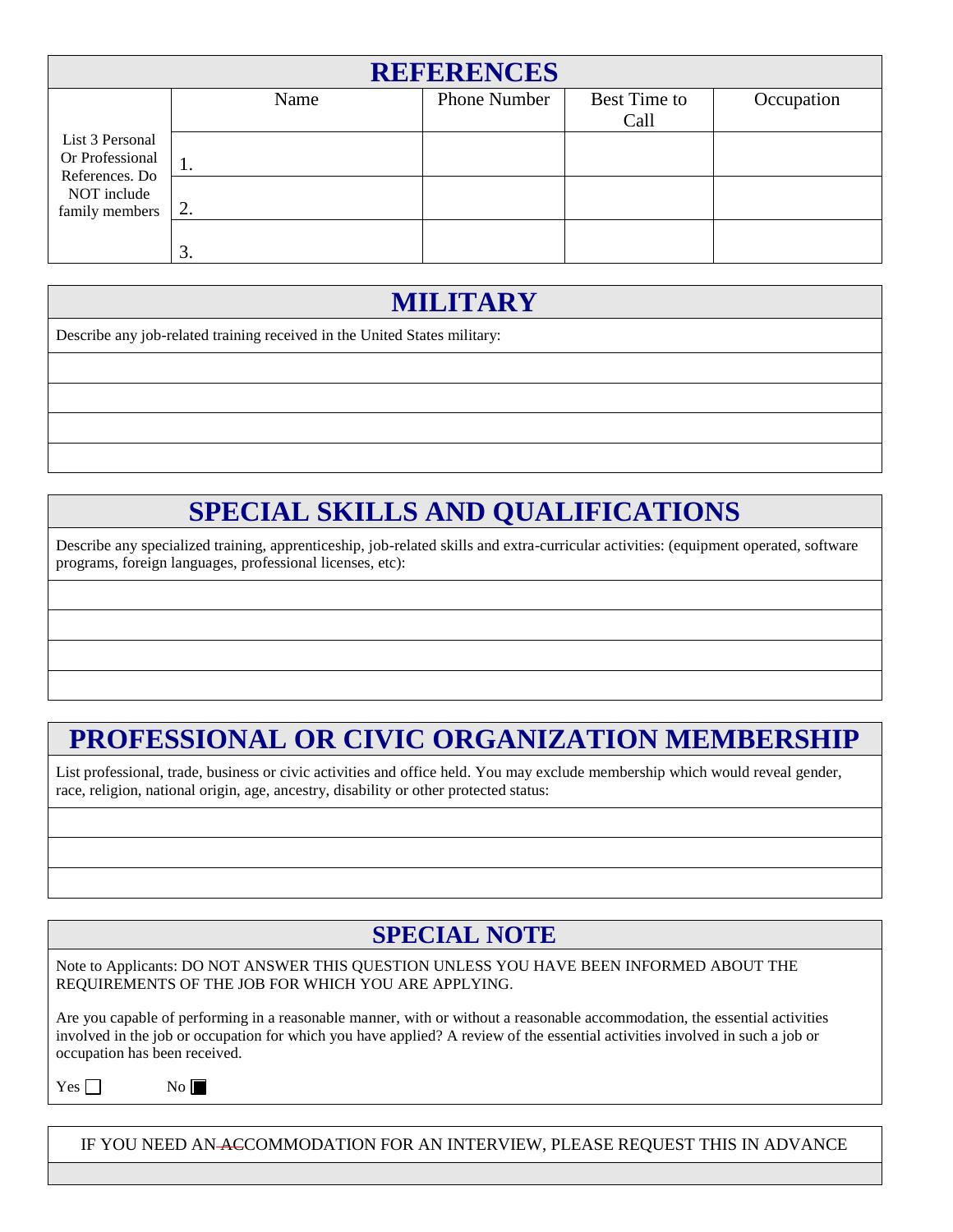## **AUTHORIZATION AND SIGNATURE**

I certify that answers herein are true and complete; furthermore, I understand that misrepresentation or omission of facts in this application or during an interview(s) will be cause for cancellation of consideration for employment or dismissal if employed.

I authorize an inquiry to be made on the information contained in this application, and I understand for some positions this may include a thorough background investigation. Upon written request, the nature and scope of this inquiry will be made available to me. Former employers named herein are authorized to give information regarding me. They are hereby released from all liability for furnishing such information to Jefferson County.

I understand that employment is contingent upon a favorable evaluation and/or results of any pre-employment requirements necessary to perform the position applied for. This may include a health evaluation form, medical examination, skills testing, aptitude testing, verification of employment or other assessment determined necessary.

This application for employment shall be considered active for the period of time the position applied for is vacant or for 60 days, whichever is longer. Any applicant wishing to be considered for employment beyond this time period should reapply.

I hereby understand and acknowledge that, unless otherwise limited by applicable law, any employment relationship with Jefferson County is of an *"at will"* nature, which means that the Employee may resign at any time and the Employer may discharge Employee at any time with or without cause. It is further understood that his *"at will"* employment relationship may not be changed by any written document or by conduct unless such change is specifically acknowledged in writing by an authorized officer of Jefferson County.

I understand that I have the right to receive equal opportunity for employment and may file a written grievance alleging discrimination in employment or access to services with the Human Resources Department.

| Applicant <sup>®</sup><br>301176<br>----<br>. IV | Jate |  |
|--------------------------------------------------|------|--|
| aldul C                                          |      |  |

|         | FOR EMPLOYER'S USE ONLY (Please do not write below this point) |                                           |  |             |                                        |  |  |  |
|---------|----------------------------------------------------------------|-------------------------------------------|--|-------------|----------------------------------------|--|--|--|
|         | <b>DATE</b>                                                    | <b>TESTS ADMINISTERED</b><br><b>SCORE</b> |  | <b>RANK</b> | <b>ANALYSIS AND</b><br><b>COMMENTS</b> |  |  |  |
|         |                                                                |                                           |  |             |                                        |  |  |  |
| Testing |                                                                |                                           |  |             |                                        |  |  |  |
|         |                                                                |                                           |  |             |                                        |  |  |  |
|         |                                                                |                                           |  |             |                                        |  |  |  |

| <b>EMPLOYMENT APPROVED BY:</b> |  | <b>QUALIFICATIONS CONFORM TO SPECIFICATIONS</b><br><b>FOR</b> |                    |                           |
|--------------------------------|--|---------------------------------------------------------------|--------------------|---------------------------|
|                                |  | Date:                                                         | Title of Job:      |                           |
|                                |  | (Head of Department or Designee)                              |                    |                           |
| Title of Job:                  |  |                                                               | Pay<br>Grade/Step: | Rate of Pay               |
| Employment to begin:           |  | Rate of Pay                                                   |                    |                           |
| Position:                      |  | Full Time, 1900+ hrs. annually                                | Approved by:       |                           |
|                                |  | More than Half Time, 1040-1089 hrs annually                   |                    | (County Administrator)    |
|                                |  | Less than Half Time, 600-1039 hrs annually                    | Approved by:       |                           |
|                                |  | Less than 600 hours annually                                  |                    | (Human Resources Manager) |
|                                |  | Other                                                         | Date:              |                           |